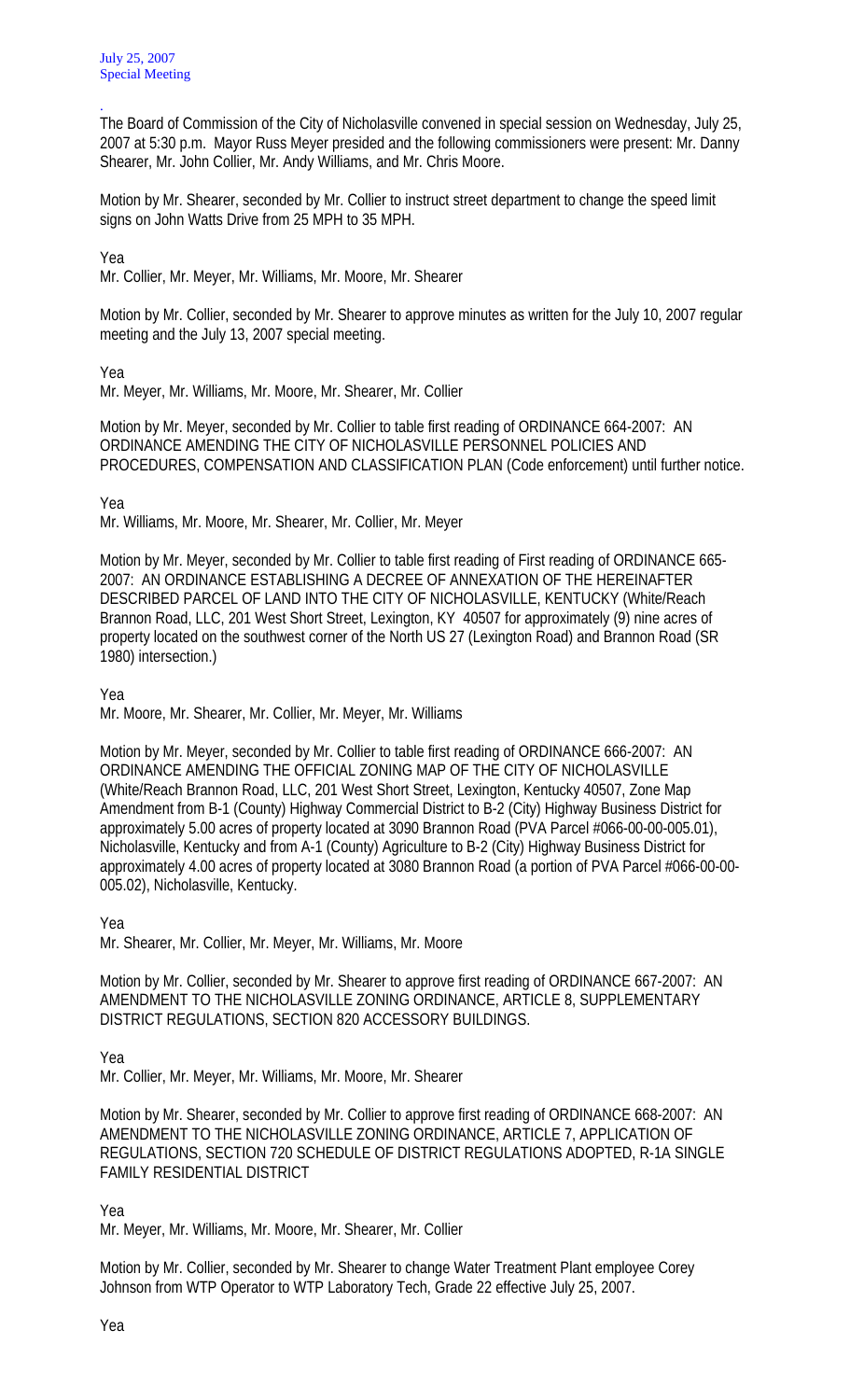. Mr. Williams, Mr. Moore, Mr. Shearer, Mr. Collier, Mr. Meyer

Motion by Mr. Moore, seconded by Mr. Shearer to offer employment to Jeffery Fryman and Gil Rendon as Police Officer Recruits pending successful completion of the POPS Standards and the City's mandated physical.

Yea

Mr. Moore, Mr. Shearer, Mr. Collier, Mr. Meyer, Mr. Williams

Motion by Mr. Collier, seconded by Mr. Shearer to award the bid for the Union Mill KY169 Waterline Extension Project to D.F. Bailey, Inc. in the amount of \$114,590.83 and to authorize the Mayor to sign contract documents.

Yea

Mr. Shearer, Mr. Collier, Mr. Meyer, Mr. Williams, Mr. Moore

Motion by Mr. Collier, seconded by Mr. Williams to authorize the Mayor to sign Downtown Nicholasville Streetscape Master Plan between the City of Nicholasville and CDP Engineers not to exceed \$25,000.

Yea

Mr. Collier, Mr. Meyer, Mr. Williams, Mr. Moore, Mr. Shearer

Motion by Mr. Shearer, seconded by Mr. Moore to authorize the Mayor to sign Electronic Content Management and Image Hosting service agreement between City of Nicholasville and Permadoc.

Yea

Mr. Meyer, Mr. Williams, Mr. Moore, Mr. Shearer, Mr. Collier

Motion by Mr. Collier, seconded by Mr. Williams to inform sellers that the City of Nicholasville is exercising the option on the North Main property (City Hall).

Yea

Mr. Williams, Mr. Moore, Mr. Shearer, Mr. Collier, Mr. Meyer

Motion by Mr. Collier, seconded by Mr. Williams upon the recommendation from the City Hall Committee to authorize the Mayor to negotiate a contract between the City of Nicholasville and Murphy Graves for architectural services for the new City Hall.

Yea

Mr. Moore, Mr. Shearer, Mr. Collier, Mr. Meyer, Mr. Williams

Motion by Mr. Williams, seconded by Mr. Moore to appoint John Horne and John Collier to the Water Management Task Force replacing Mr. Don Wayne and Mr. Joe Daugherty.

Yea

Mr. Shearer, Mr. Collier, Mr. Meyer, Mr. Williams, Mr. Moore

Motion by Mr. Collier, seconded by Mr. Shearer to approve the Tourism Commission to change the welcome signs to include "Founded 1798, Incorporated 1812".

Yea

Mr. Collier, Mr. Meyer, Mr. Williams, Mr. Moore, Mr. Shearer

Motion by Mr. Shearer, seconded Mr. Collier to approve accounts payable in the amount of \$362,577.96.

Yea

Mr. Meyer, Mr. Williams, Mr. Moore, Mr. Shearer, Mr. Collier

Motion by Mr. Shearer, seconded by Mr. Collier to adjourn into closed session per KRS 61.810 (1) (f) Personnel issue.

Yea

Mr. Williams, Mr. Moore, Mr. Shearer, Mr. Collier, Mr. Meyer